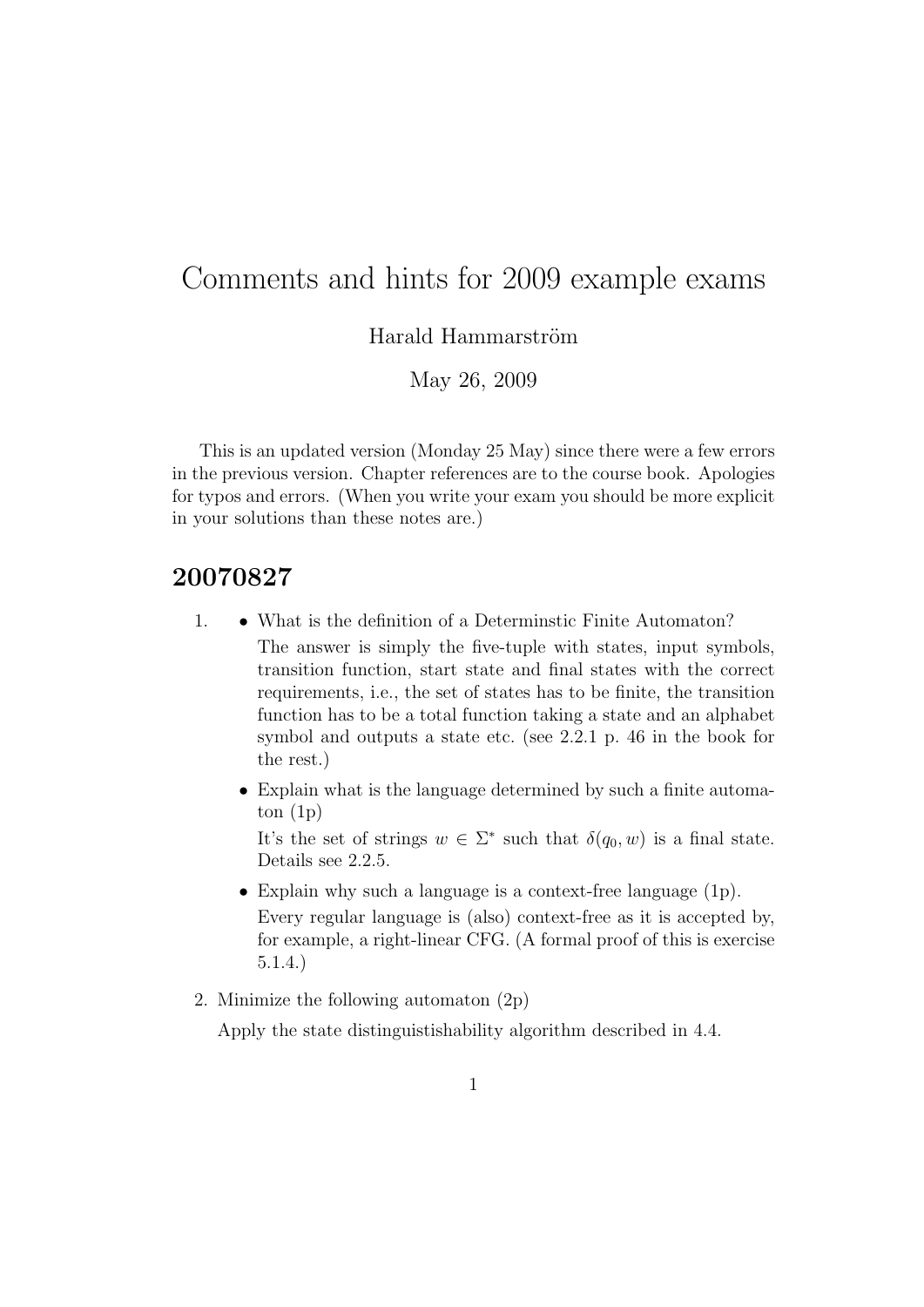0, 1, 2, 4 are distinguishable from 3, 5 (via  $\epsilon$ ). 0 and 2 as well as 1 and 2 are distinguishable via b. 4 is distinct from 0, 1, 2 via a. So we merge [0,1] and [3,5].

3. Build a NFA with 3 states that accepts the language  $\{ab, abc\}^*$  (2p)

Note that an NFA (not a DFA) is being asked for. Let X1, X2, X3 be the three states with X1 initial and X1, X3 final. Let there be an  $a$ transition from X1 to X2, b-transition from X2 to X3, and c-transition from X3 to X1, and an  $\epsilon$ -transition from X3 to X1.

4. Build a DFA corresponding to the regular expression  $(ab)^* + a^*$ . (3p)

Perhaps the easiest is to first build a NFA and then convert it to a DFA.

Another way is to look at the derivatives (see the slides around the Myhill-Nerode theorem for algorithm and proof of correctness, not so much in the book). We then get:

 $\epsilon/L = (ab)^* + a^*$  $a/L = b(ab)^* + a^*$  $b/L = \emptyset$  $aa/L = a^*$  $ab/L = (ab)^*$  $aba/L = b(ab)^*$ 

Though when you do your solutions in the exam you should also argue that these are the only derivatives. The derivatives give the following DFA (where F is the name for the  $\emptyset$  state, and the others named in the order of above):

|        | а   | b         |
|--------|-----|-----------|
| А      | Β   | F         |
| Β      | ( ) | $\vert$ ) |
| U      | C ) | F         |
| $\Box$ | Е   | F         |
| Е      | F   | Ð         |
| F      | F   | F         |

A initial and A, B, C, D final.

5. Give a regular expression E such that  $L(E) = \sum_{n=1}^{\infty} L(10(0+1)^*)$  (2p)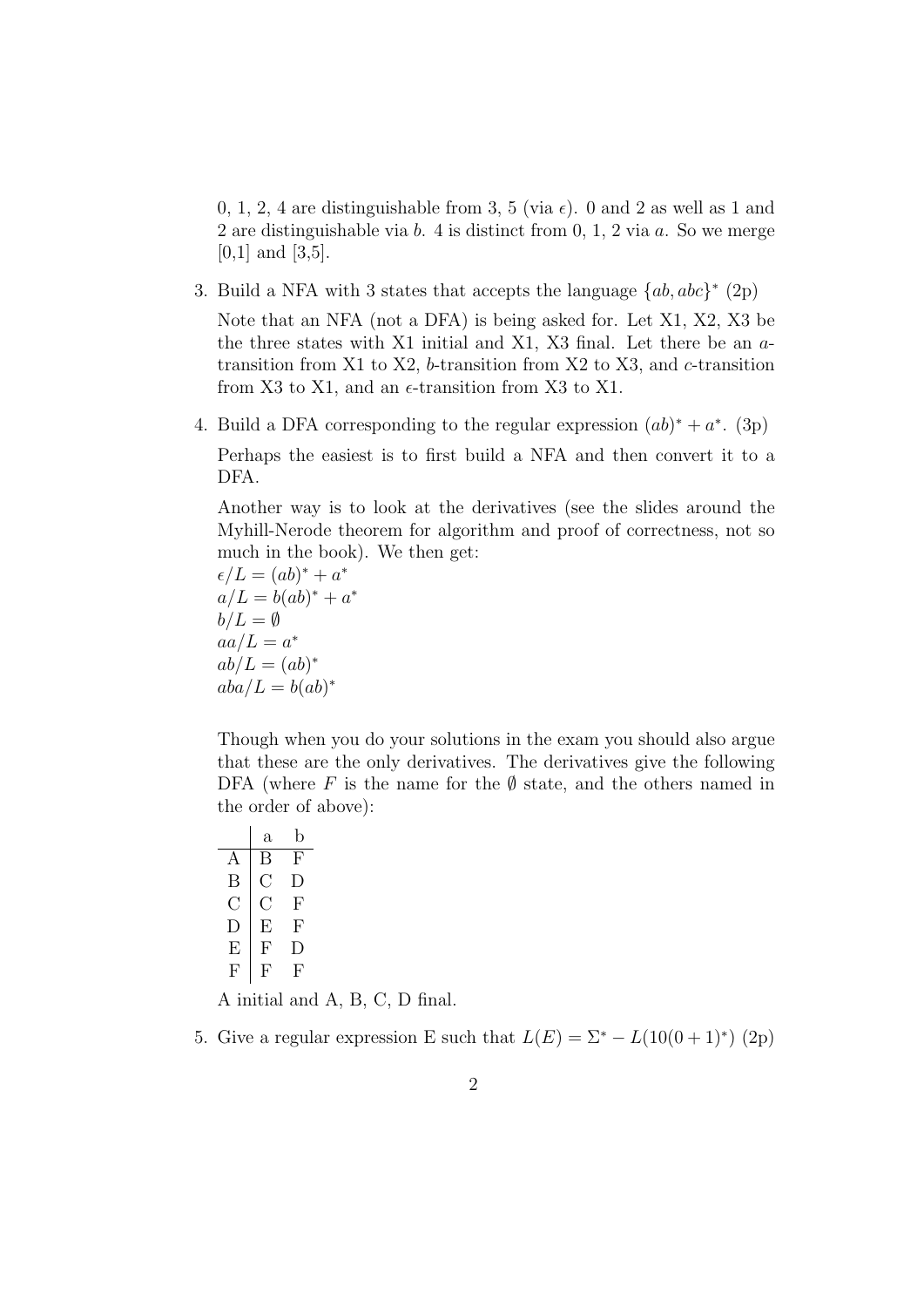The language asked for is the language of strings that don't begin with 10 so  $(11 + 01 + 00)(0 + 1)^* + 0 + 1 + \epsilon$  should do the trick.

6. Build a DFA that recognizes exactly the word in  $\{0,1\}^*$  ending with the string 1110. (2p)

0 1  $A \mid A \mid B$  $B \mid A \cap C$  $C | A D$  $D \perp E \quad C$  $E \parallel A \parallel B$ 

With A initial and E final.

7. Is the following grammar ambiguous? Why? (2p)

aab has two parse trees. One in which it has height 2 and comes from  $S \to aaB$  and  $B \to b$ . Another in which it has height 3 and comes from  $S \to AB$ ,  $A \to aA$ ,  $A \to a$  and  $B \to b$ .

We have to be a bit clever and see that the language generated is  $a^*b$ so an equivalent non-ambiguous grammar simply drops the  $S \rightarrow aaB$ rule.

8. Show that the string aabbabba is not in the language generated by this grammar (3p).

The best way to show this is to transform the grammar into a CNF and then parse the string and see that  $S$  is not in the top-left corner. Another way is as follows. If  $S \implies^*$  aabbabba then clearly  $B \implies^*$ bbabba and, in turn  $A \equiv$   $>$ <sup>\*</sup> bbabb and in turn  $B \equiv$   $>$ <sup>\*</sup> bab. But there is no way that  $B \Rightarrow^* bab$  because  $B \to Aa$ , being the only rule for B, must produce a stringe ending with a.

9. Find context-free grammars for the languages

For b, see exercise 5.1.1b which shows the trick and has an online solution. For a, contact me if you find a CFG for the language.

10. Let L,M,N be languages on an alphabet  $\Sigma^*$ . Explain why we have  $L(M \cap N) \subseteq LM \cap LN$  (2p).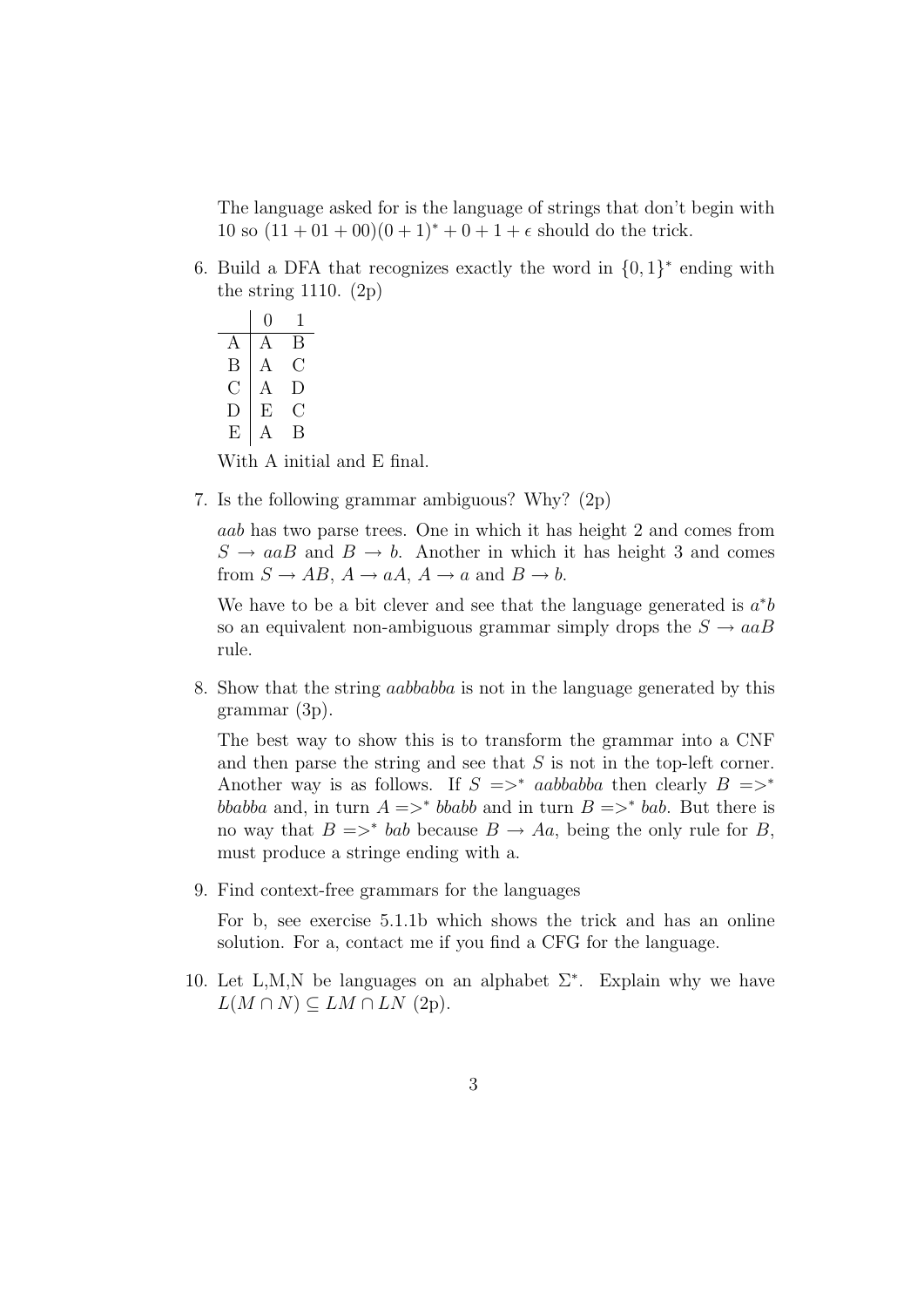Let w be an arbitrary string in the LHS set. Then we can break  $w = xy$ into parts  $x \in L$  and  $y \in M \cap N$ . Since  $y \in M \cap N$  we have  $y \in M$ and  $y \in N$ . Since  $y \in M$ ,  $y \cap N$  and  $x \in L$  we have  $xy \in LM$  and  $xy \cap LN$ . Since  $xy \in LM$  and  $xy \cap LN$  we have  $w \in LM \cap LN$ .

Give an example showing that we do not have  $LM \cap LN \subseteq L(M \cap N)$ in general (2p).

With  $L = \{\epsilon, a\}, M = \{a\}, N = \{aa\}$  we have  $LM \cap LN = \{aa\}$  but RHS is empty.

11. Yes  $L_2$  is regular. If  $w \in L_1 \cup L_2$  and  $w \in \overline{L_1}$  then because  $L_1 \cap L_2 = \emptyset$ , w must be in  $L_2$ . So an automaton for  $(L_1 \cup L_2) \cap \overline{L_1}$  is an automaton for  $L_2$ . There is such an automaton since regular languages are closed under union, intersection and complementization.

## 20070531

1. What is, mathematically, a context-free Language (1p)? Give, with motivation, an example of a language which is context-free, but not regular (1p) and an example of a language which is not context-free (1p)

A context-free language is a set  $\{w \in T^* | S = >^* w\}$  where S is the start category of a context-free grammar. See 5.1.2 and 5.1.5 for details. Examples of the kind requested can be found in chapter 5 (and many other places in the literature for the course).

- 2. Prove this, e.g., by induction on  $x$ .
- 3. Very similar to 5 on the previous exam.
- 4. Very similar to 2 on the previous exam.
- 5. Very similar to 6 on the previous exam.
- 6. Very similar to 4 on the previous exam.
- 7. Hint:  $A B$  (set difference) is the same as  $A \cap \overline{B}$
- 8. Yes. Because abab has two parse trees. One via  $S \to SS, S \to ab, S \to$ ab and one via  $S \to aSb$ ,  $S \to ba$ .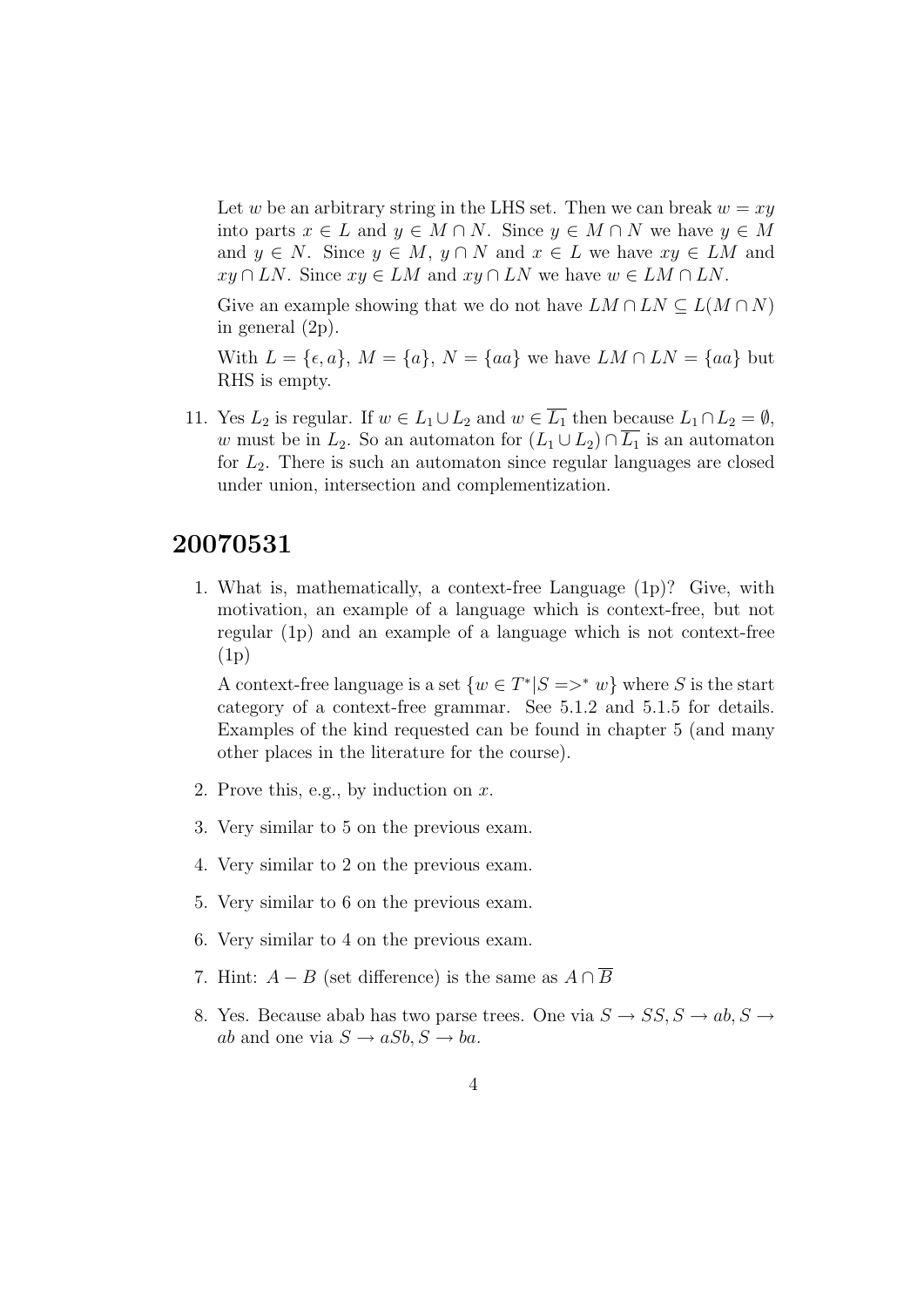9. a. Let  $L_1 = \Sigma^*$  and  $L_2 = \{a^n b^n | n \ge 1\}.$ b. Let  $L_1 = \{ab\}$  and  $L_2 = \{a^n b^n | n \ge 1\}$ .

10. First one:

We first write a (non-CNF) CFG grammar for the language:  $S \to AC$  $A \rightarrow abb|aAbb$  $C \rightarrow c|cC$ 

which is easily transformed into CNF by introducing new symbols  $S \to AC$  $B \rightarrow b$  $D \rightarrow BB$  $F \to a$  $G \to FA$  $A \rightarrow FD|GD$  $C \rightarrow c|CC$ 

Second one, we first write a (non-CNF) grammar:  $S \to aBa|aSa$  $B \to b|bB$ 

which is easily transformed into CNF (omitted).

11. (a) Any subset of a regular language is regular (1p)

No,  $\{a^n b^n | n \geq 1\}$  is a subset of  $\{a, b\}^*$ .

(b) If  $L_n$  is a family of regular language then  $\cup_n L_n$  is regular (1p)

No, let  $L_i = \{a^i b^i\}$ , then the infinite union will yield a non-regular language.

- 12. Use pumping lemma, on e.g., the string  $b^N c^N$  where N is the constant of the pumping lemma.
- 13. Explain why if L is regular then so is L/a for any  $a \in \Sigma$  (2p).

If L is regular then L has an automaton. Remove all the transitions with other symbols than a from the start state. Replace all the a-transitions